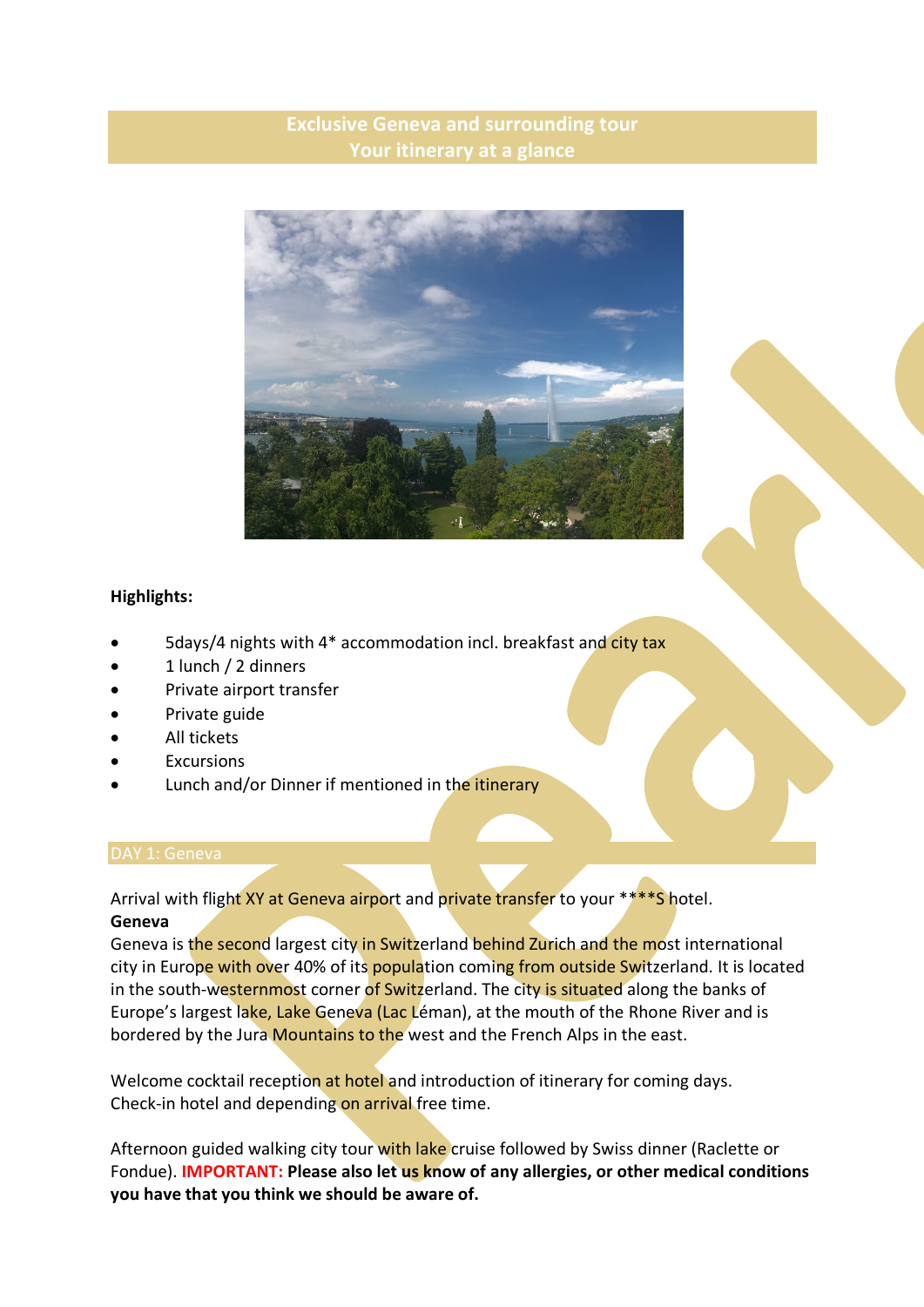## **Montreux Château de Chillon**

Famous for its internationally acclaimed Jazz Festival, **Montreux** is a small Swiss town on the banks of Lac Léman (Lake Geneva) facing the spectacular Dents-du-Midi mountains that rise on the far side of the lake. A short bus-ride from the town itself is the famous **Château de Chillon**, a striking 13th century castle and fortress on a rocky island in the lake. The Château, which has inspired writers and poets down through the ages. **\*\*\*\*\***

Lunch in Montreux is included – the menu is set. **\*\*\*\*\***

# **Evian**

With a billion and a half liters sold each year in 140 countries, the mineral water of Evian is world famous. This global success sometimes makes us forget that Evian is also a spa resort, since the discovery, at the end of the 18th century, of the therapeutic properties of the iconic Cachat spring.

In the Belle Epoque, Evian is a fashionable resort, the "Pearl of Lake Geneva" boasted posters, brochures and tourist guides. Frequented by the big international bourgeoisie, it knows brilliant worldly seasons, punctuated by the Feast of Roses, the nautical regattas and the meeting of motor boats. Famous guests such as Gustave Eiffel, the Maharajahs of Kapurthala and Baroda, and later the Sultan of Morocco, Prince Takamatsu or the Aga Khan help to maintain his notoriety. At the same time, the care evolves, passing from a certain empiricism to the rigorous course of diuresis.

**Evian experience tour that will enable you to follow the path taken by every drop of evian**  https://evianexperience.com/en#2h

Duration: 2hours **\*\*\*\*\***

Dinner in Evian is included – the menu is set.

#### DAY 3: Chamonix

# **Chamonix**

As host of the first Winter Olympics in 1924, Chamonix will always have a place in the history books. Soak up the beauty of the Alps on this day trip from Geneva to Chamonix at the base of famous Mont Blanc.

# **Sightseeing Tour**

- Day trip from Geneva to Chamonix
- Travel through the Alps
- Spend the day as you please in the picturesque resort town
- Ride the spectacular Aiguille du Midi cable car ride and take the Mer de Glace glacier railway tour (depending on option selected)
- Enjoy onboard audio commentary about Geneva, Chamonix and surrounding Alps region on both legs of the bus trip

Back in Geneva, free time and free for dinner.